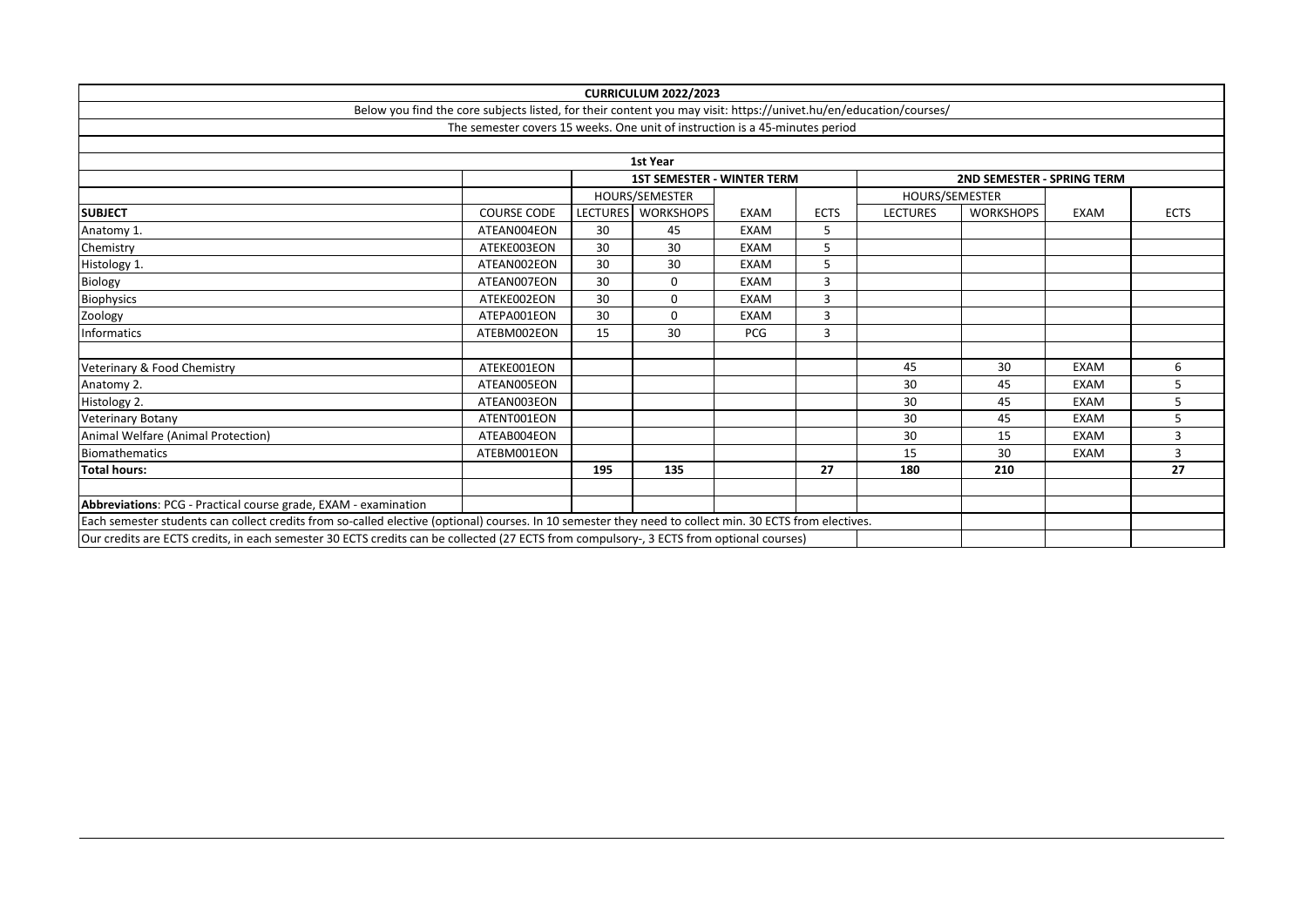|                                                                                                                                                         |                    |     | 2nd Year           |                                   |             |                 |                                   |                   |                          |
|---------------------------------------------------------------------------------------------------------------------------------------------------------|--------------------|-----|--------------------|-----------------------------------|-------------|-----------------|-----------------------------------|-------------------|--------------------------|
|                                                                                                                                                         |                    |     |                    | <b>1ST SEMESTER - WINTER TERM</b> |             |                 | <b>2ND SEMESTER - SPRING TERM</b> |                   |                          |
|                                                                                                                                                         |                    |     | HOURS/SEMESTER     |                                   |             | HOURS/SEMESTER  |                                   |                   |                          |
| <b>SUBJECT</b>                                                                                                                                          | <b>COURSE CODE</b> |     | LECTURES WORKSHOPS | EXAM                              | <b>ECTS</b> | <b>LECTURES</b> | <b>WORKSHOPS</b>                  | EXAM              | <b>ECTS</b>              |
| Anatomy 3.                                                                                                                                              | ATEAN006EON        | 30  | 45                 | <b>FINAL EXAM</b>                 | 8           |                 |                                   |                   |                          |
| Veterinary Physiology 1.                                                                                                                                | ATEEB003EON        | 45  | 15                 | PCG                               | 6           |                 |                                   |                   |                          |
| Veterinary Biochemistry 1.                                                                                                                              | ATEEB001EON        | 45  | 15                 | <b>PCG</b>                        | 6           |                 |                                   |                   |                          |
| <b>Agricultural Economics</b>                                                                                                                           | ATEAI001EON        | 30  | $\Omega$           | EXAM                              |             |                 |                                   |                   |                          |
| Laboratory Animal Science & Bioethics                                                                                                                   | ATEAB005EON        | 15  | 8                  | <b>EXAM</b>                       | 3           |                 |                                   |                   |                          |
| <b>Veterinary Profession</b>                                                                                                                            | ATEAN001EON        | 15  | $\Omega$           | EXAM                              |             |                 |                                   |                   |                          |
|                                                                                                                                                         |                    |     |                    |                                   |             |                 |                                   |                   |                          |
| Veterinary Physiology 2.                                                                                                                                | ATEEB004EON        |     |                    |                                   |             | 60              | 15                                | <b>FINAL EXAM</b> | $\overline{\phantom{a}}$ |
| Veterinary Biochemistry 2.                                                                                                                              | ATEEB002EON        |     |                    |                                   |             | 45              | 15                                | EXAM              | 6                        |
| <b>Veterinary Genetics</b>                                                                                                                              | ATEAB001EON        |     |                    |                                   |             | 30              | 30                                | <b>EXAM</b>       | 6                        |
| <b>Veterinary Virology</b>                                                                                                                              | ATEJM003EON        |     |                    |                                   |             | 30              | 30                                | <b>EXAM</b>       |                          |
| Topographic & Applied Anatomy                                                                                                                           | ATEAN010EON        |     |                    |                                   |             | 15              | 30                                | <b>EXAM</b>       | 4                        |
| <b>Total hours:</b>                                                                                                                                     |                    | 180 | 83                 |                                   | 27          | 180             | 120                               |                   | 27                       |
|                                                                                                                                                         |                    |     |                    |                                   |             |                 |                                   |                   |                          |
| Practical courses between semesters:                                                                                                                    |                    |     |                    |                                   |             |                 |                                   |                   |                          |
| 2 weeks of Animal Breeding summer practice after the 4th semester required, as being a prerequisite of the Animal Breeding exam!                        |                    |     |                    |                                   |             |                 |                                   |                   |                          |
| Abbreviations: PCG - Practical course grade, EXAM - examination                                                                                         |                    |     |                    |                                   |             |                 |                                   |                   |                          |
| Each semester students can collect credits from so-called elective (optional) courses. In 10 semester they need to collect min. 30 ECTS from electives. |                    |     |                    |                                   |             |                 |                                   |                   |                          |
|                                                                                                                                                         |                    |     |                    |                                   |             |                 |                                   |                   |                          |

Our credits are ECTS credits, in each semester 30 ECTS credits can be collected (27 ECTS from compulsory-, 3 ECTS from optional courses)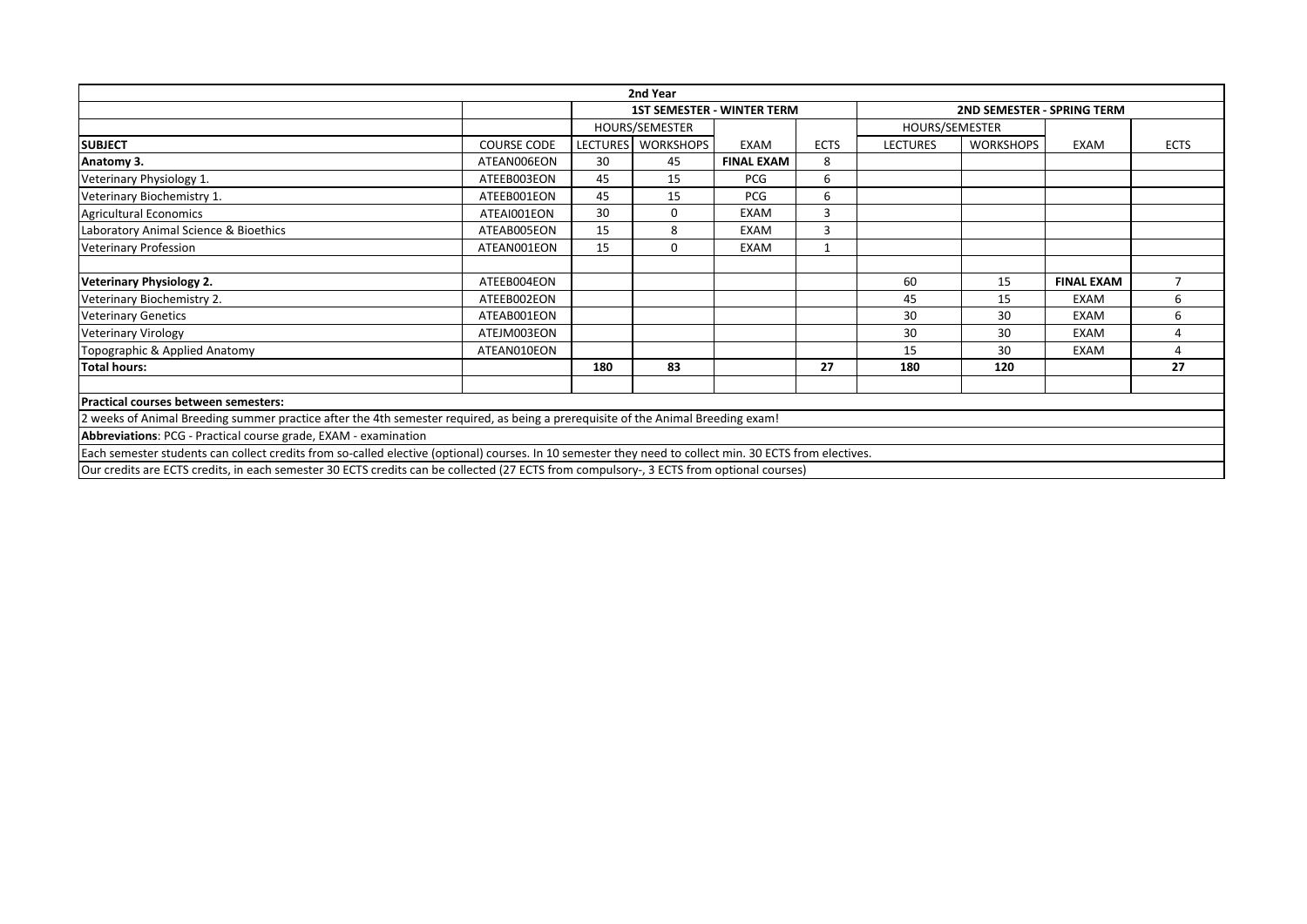|                                                                                                                                                         |             |                 | 3rd Year                          |                |              |                 |                            |                   |                |
|---------------------------------------------------------------------------------------------------------------------------------------------------------|-------------|-----------------|-----------------------------------|----------------|--------------|-----------------|----------------------------|-------------------|----------------|
|                                                                                                                                                         |             |                 | <b>1ST SEMESTER - WINTER TERM</b> |                |              |                 | 2ND SEMESTER - SPRING TERM |                   |                |
|                                                                                                                                                         |             | HOURS/SEMESTER  |                                   | HOURS/SEMESTER |              |                 |                            |                   |                |
| <b>SUBJECT</b>                                                                                                                                          |             | <b>LECTURES</b> | <b>WORKSHOPS</b>                  | EXAM           | <b>ECTS</b>  | <b>LECTURES</b> | <b>WORKSHOPS</b>           | <b>EXAM</b>       | <b>ECTS</b>    |
| <b>General Pathology</b>                                                                                                                                | ATEPT001EON | 60              | 30                                | <b>EXAM</b>    | 6            |                 |                            |                   |                |
| <b>Animal Breeding</b>                                                                                                                                  | ATEAB003EON | 45              | 30                                | EXAM           | 5            |                 |                            |                   |                |
| Veterinary Pharmacology 1.                                                                                                                              | ATEGY001EON | 45              | 30                                | <b>PCG</b>     | 5            |                 |                            |                   |                |
| <b>Veterinary Bacteriology</b>                                                                                                                          | ATEJM001EON | 30              | 30                                | <b>EXAM</b>    | 4            |                 |                            |                   |                |
| Veterinary Pathophysiology                                                                                                                              | ATEKO001EON | 45              | $\Omega$                          | <b>EXAM</b>    | 3            |                 |                            |                   |                |
| <b>Applied Ethology</b>                                                                                                                                 | ATEAH001EON | 15              | 30                                | <b>EXAM</b>    | 3            |                 |                            |                   |                |
| Veterinary Laboratory Diagnostics                                                                                                                       | ATEKO002EON | $\mathbf 0$     | 30                                | EXAM           | $\mathbf{1}$ |                 |                            |                   |                |
| <b>Veterinary Pharmacology 2.</b>                                                                                                                       | ATEGY002EON |                 |                                   |                |              | 30              | 30                         | <b>FINAL EXAM</b> | 6              |
| Small Animal Medicine 1.                                                                                                                                | ATEBE001EON |                 |                                   |                |              | 60              | 45                         | <b>EXAM</b>       |                |
| Parasitology 1.                                                                                                                                         | ATEPA003EON |                 |                                   |                |              | 45              | 30                         | PCG               | 4              |
| Veterinary Immunology                                                                                                                                   | ATEJM002EON |                 |                                   |                |              | 30              | 30                         | <b>EXAM</b>       | 4              |
| Animal Nutrition 1.                                                                                                                                     | ATEAB008EON |                 |                                   |                |              | 30              | 15                         | PCG               | 3              |
| Equine Medicine and Surgery 1.                                                                                                                          | ATELK005EON |                 |                                   |                |              | 30              | 45                         | <b>EXAM</b>       | 3              |
| Pathology 1.                                                                                                                                            | ATEPT003EON |                 |                                   |                |              | 15              | 30                         | PCG               | $\overline{2}$ |
| <b>Total hours:</b>                                                                                                                                     |             | 240             | 180                               |                | 27           | 240             | 225                        |                   | 27             |
| <b>Practical courses between semesters:</b>                                                                                                             |             |                 |                                   |                |              |                 |                            |                   |                |
| 2 weeks of Animal Nutrition summer practice after the 6th semester required!                                                                            |             |                 |                                   |                |              |                 |                            |                   |                |
| Abbreviations: PCG - Practical course grade, EXAM - examination                                                                                         |             |                 |                                   |                |              |                 |                            |                   |                |
| Each semester students can collect credits from so-called elective (optional) courses. In 10 semester they need to collect min. 30 ECTS from electives. |             |                 |                                   |                |              |                 |                            |                   |                |
| Our credits are ECTS credits, in each semester 30 ECTS credits can be collected (27 ECTS from compulsory-, 3 ECTS from optional courses)                |             |                 |                                   |                |              |                 |                            |                   |                |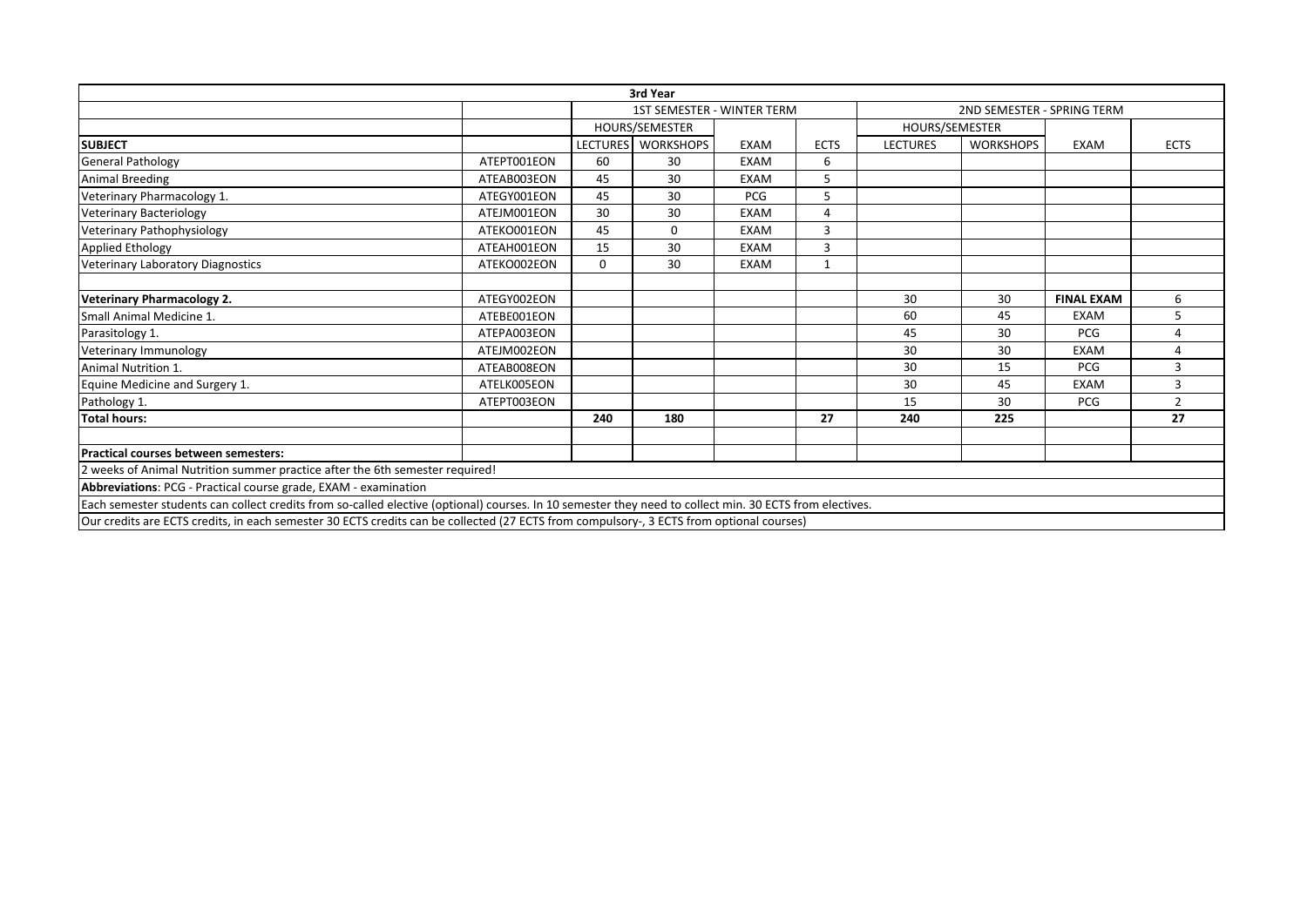|                                                                                                                                                                                                                                                                                                          |             |          | 4th Year                          |             |                |                 |                            |                   |                |
|----------------------------------------------------------------------------------------------------------------------------------------------------------------------------------------------------------------------------------------------------------------------------------------------------------|-------------|----------|-----------------------------------|-------------|----------------|-----------------|----------------------------|-------------------|----------------|
|                                                                                                                                                                                                                                                                                                          |             |          | <b>1ST SEMESTER - WINTER TERM</b> |             |                |                 | 2ND SEMESTER - SPRING TERM |                   |                |
|                                                                                                                                                                                                                                                                                                          |             |          | HOURS/SEMESTER                    |             |                | HOURS/SEMESTER  |                            |                   |                |
| <b>SUBJECT</b>                                                                                                                                                                                                                                                                                           |             | LECTURES | <b>WORKSHOPS</b>                  | <b>EXAM</b> | <b>ECTS</b>    | <b>LECTURES</b> | <b>WORKSHOPS</b>           | EXAM              | <b>ECTS</b>    |
| Animal Nutrition 2.                                                                                                                                                                                                                                                                                      | ATEAB009EON | 45       | 15                                | <b>EXAM</b> | 4              |                 |                            |                   |                |
| Parasitology 2.                                                                                                                                                                                                                                                                                          | ATEPA004EON | 30       | 30                                | <b>EXAM</b> | 5              |                 |                            |                   |                |
| Equine Medicine and Surgery 2.                                                                                                                                                                                                                                                                           | ATELK006EON | 45       | 45                                | <b>PCG</b>  | 4              |                 |                            |                   |                |
| Small Animal Medicine II.                                                                                                                                                                                                                                                                                | ATEBE002EON | 45       | 45                                | PCG         | 4              |                 |                            |                   |                |
| Pathology II.                                                                                                                                                                                                                                                                                            | ATEPT004EON | 15       | 45                                | PCG         | 3              |                 |                            |                   |                |
| Farm Animal Medicine I.                                                                                                                                                                                                                                                                                  | ATEHA001EON | 15       | 15                                | PCG         | $\overline{2}$ |                 |                            |                   |                |
| Reproduction & Biotechnology I.                                                                                                                                                                                                                                                                          | ATESU008EON | 30       | $\Omega$                          | PCG         | $\overline{2}$ |                 |                            |                   |                |
| <b>Veterinary Toxicology</b>                                                                                                                                                                                                                                                                             | ATEGY003EON | 30       | 0                                 | <b>EXAM</b> | $\overline{2}$ |                 |                            |                   |                |
| Quantitative veterinary epidemiology                                                                                                                                                                                                                                                                     | ATEBK007EON | 15       | 0                                 | <b>EXAM</b> | 1              |                 |                            |                   |                |
| How to write a thesis? (thesis preparation course)                                                                                                                                                                                                                                                       | ATEKT001EON | 4        | 0                                 | Sign.       | 0              |                 |                            |                   |                |
|                                                                                                                                                                                                                                                                                                          |             |          |                                   |             |                |                 |                            |                   |                |
|                                                                                                                                                                                                                                                                                                          |             |          |                                   |             |                |                 |                            |                   |                |
| Pathology 3.                                                                                                                                                                                                                                                                                             | ATEPT005EON |          |                                   |             |                | 30              | 60                         | <b>FINAL EXAM</b> | 4              |
| Small Animal Medicine 3.                                                                                                                                                                                                                                                                                 | ATESE002EON |          |                                   |             |                | 45              | 60                         | PCG               |                |
| <b>Equine Medicine and Surgery 3.</b>                                                                                                                                                                                                                                                                    | ATELK007EON |          |                                   |             |                | 30              | 30                         | <b>FINAL EXAM</b> | 3              |
| Farm Animal Medicine 2.                                                                                                                                                                                                                                                                                  | ATEHA002EON |          |                                   |             |                | 30              | 30                         | PCG               | 3              |
| <b>Exotic Animal Medicine</b>                                                                                                                                                                                                                                                                            | ATEEG001EON |          |                                   |             |                | 30              | 15                         | <b>EXAM</b>       | $\overline{2}$ |
| Animal Hygiene & Herd Health 1.                                                                                                                                                                                                                                                                          | ATEAH002EON |          |                                   |             |                | 30              | $\Omega$                   | <b>EXAM</b>       | $\overline{2}$ |
| Bee Hygiene and Health                                                                                                                                                                                                                                                                                   | ATEPA002EON |          |                                   |             |                | 15              | 15                         | EXAM              | $\overline{2}$ |
| <b>Comparative Animal Protection</b>                                                                                                                                                                                                                                                                     | ATEAV001EON |          |                                   |             |                | 30              | $\mathbf 0$                | EXAM              | $\overline{2}$ |
| Fish Hygiene and Diseases                                                                                                                                                                                                                                                                                | ATEPT002EON |          |                                   |             |                | 30              | $\mathbf 0$                | <b>EXAM</b>       | $\overline{2}$ |
| Oncology                                                                                                                                                                                                                                                                                                 | ATEKO003EON |          |                                   |             |                | 15              | 15                         | <b>EXAM</b>       | $\overline{2}$ |
| Reproduction & Biotechnology II.                                                                                                                                                                                                                                                                         | ATESU009EON |          |                                   |             |                | 15              | $\mathbf 0$                | PCG               | 1              |
| <b>Total hours:</b>                                                                                                                                                                                                                                                                                      |             | 274      | 195                               |             | 27             | 300             | 225                        |                   | 27             |
| Practical courses between semesters:                                                                                                                                                                                                                                                                     |             |          |                                   |             |                |                 |                            |                   |                |
| 4 weeks of Polyclinical summer practice after the 8th semester required!                                                                                                                                                                                                                                 |             |          |                                   |             |                |                 |                            |                   |                |
| plus obligatory clinical practice (day and night shifts) with small and large animals and mobile clinic                                                                                                                                                                                                  |             |          |                                   |             |                |                 |                            |                   |                |
| Abbreviations: PCG - Practical course grade, EXAM - examination                                                                                                                                                                                                                                          |             |          |                                   |             |                |                 |                            |                   |                |
| Each semester students can collect credits from so-called elective (optional) courses. In 10 semester they need to collect min. 30 ECTS from electives.                                                                                                                                                  |             |          |                                   |             |                |                 |                            |                   |                |
| $\alpha$ and $\beta$ are $\beta$ and $\beta$ and $\beta$ and $\beta$ and $\beta$ and $\beta$ and $\beta$ and $\beta$ and $\beta$ and $\beta$ and $\beta$ and $\beta$ and $\beta$ and $\beta$ and $\beta$ and $\beta$ and $\beta$ and $\beta$ and $\beta$ and $\beta$ and $\beta$ and $\beta$ and $\beta$ |             |          |                                   |             |                |                 |                            |                   |                |

Our credits are ECTS credits, in each semester 30 ECTS credits can be collected (27 ECTS from compulsory-, 3 ECTS from optional courses)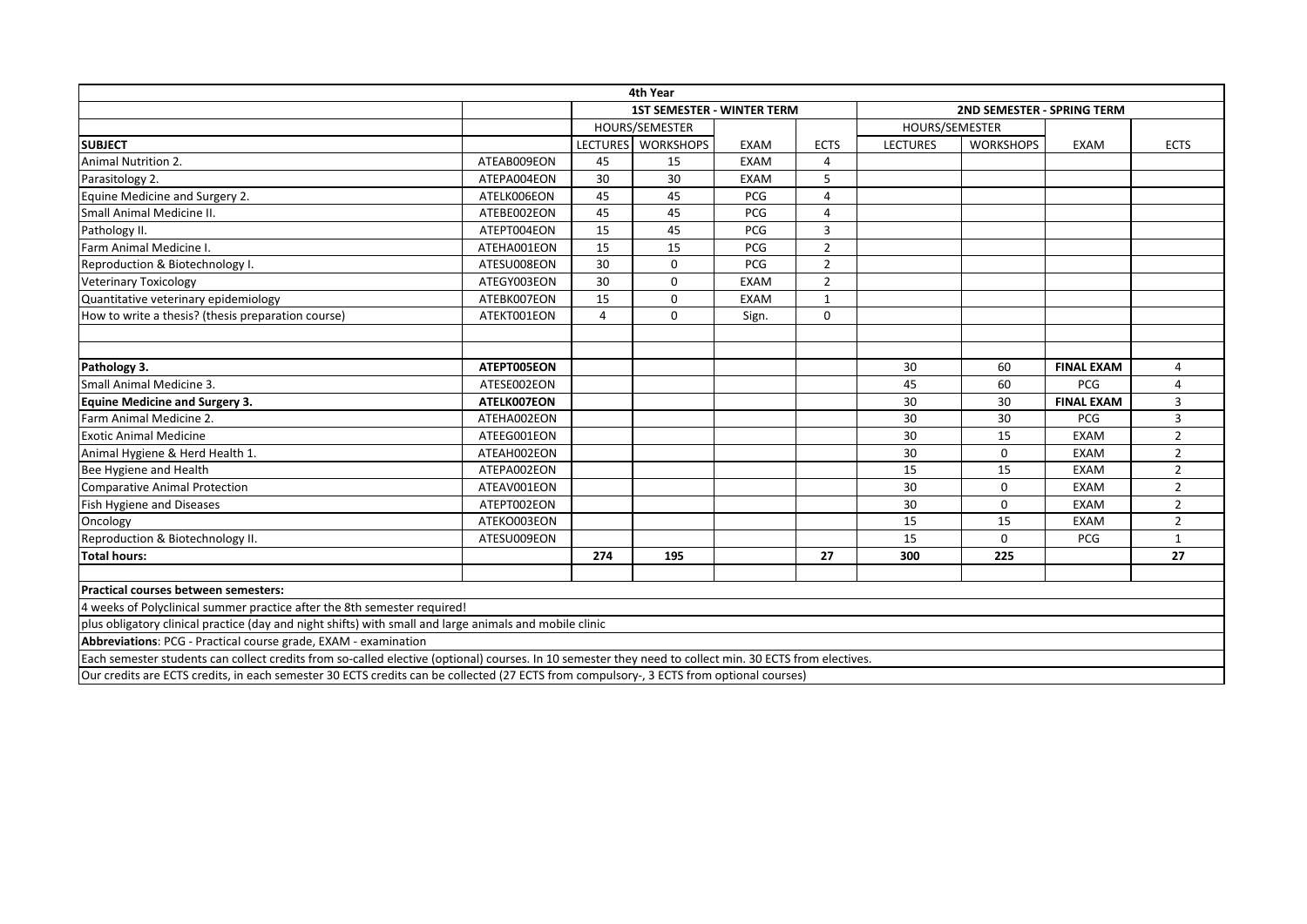| <b>1ST SEMESTER - WINTER TERM</b><br>2ND SEMESTER - SPRING TERM<br>HOURS/SEMESTER<br>HOURS/SEMESTER<br>LECTURES WORKSHOPS<br><b>SUBJECT</b><br><b>LECTURES</b><br><b>WORKSHOPS</b><br><b>EXAM</b><br><b>ECTS</b><br>EXAM<br><b>ECTS</b><br>5<br><b>Small Animal Medicine IV.</b><br>45<br>60<br><b>FINAL EXAM</b><br>ATESE003EON<br>15<br>60<br>Epizootiology & Infectious Diseases 1.<br>ATEJM004EON<br><b>PCG</b><br>$\overline{4}$<br>Food Hygiene 1.<br>ATEEH001EON<br>60<br>30<br>PCG<br>4<br>Animal Hygiene + Herd Health 2.<br>3<br>ATEAH003EON<br>45<br>15<br><b>EXAM</b><br>Reproduction & Biotechnology 3.<br>ATESU010EON<br>30<br>15<br>3<br><b>EXAM</b><br><b>Farm Animal Medicine III.</b><br>30<br>$\overline{2}$<br>ATEHA003EON<br>15<br><b>FINAL EXAM</b><br>30<br>0<br>$\overline{2}$<br>Forensic Veterinary Medicine<br>ATEAI008EON<br><b>EXAM</b><br>30<br>0<br>$\overline{2}$<br>State Veterinary Medicine I.<br>ATEAI003EON<br><b>EXAM</b><br>15<br>15<br>ATESE001EON<br><b>EXAM</b><br>Veterinary Ophthalmology<br>$\mathbf{1}$<br>Prudent Use of Antimicrobial Drugs<br>$\mathbf 0$<br>ATEGY006EON<br>15<br><b>EXAM</b><br>1<br>Thesis work<br>vary at each dept.<br>$\mathbf 0$<br>0<br>Sign.<br>10<br>Epizootiology & Infectious Diseases 2.<br>ATEJM005EON<br><b>FINAL EXAM</b><br>6<br>60<br>30<br>Food Hygiene 2.<br>ATEEH002EON<br><b>FINAL EXAM</b><br>60<br>30<br>5<br>State Veterinary Medicine II.<br>ATEAI004EON<br>30<br>$\Omega$<br><b>EXAM</b><br>4<br>30<br>$\overline{2}$<br>Animal Health Economics and Management<br>ATEAI005EON<br>$\Omega$<br><b>EXAM</b><br><b>Total hours:</b><br>180<br>27<br>345<br>27<br>180<br>60<br>plus obligatory clinical practice (day and night shifts) with small and large animals and mobile clinic<br>Abbreviations: PCG - Practical course grade, EXAM - examination<br>Each semester students can collect credits from so-called elective (optional) courses. In 10 semester they need to collect min. 30 ECTS from electives.<br>Our credits are ECTS credits, in each semester 30 ECTS credits can be collected (27 ECTS from compulsory-, 3 ECTS from optional courses)<br>In addition to core studies a wide selection of electives make the curriculum more individually-suited. |  | 5th Year |  |  |  |
|--------------------------------------------------------------------------------------------------------------------------------------------------------------------------------------------------------------------------------------------------------------------------------------------------------------------------------------------------------------------------------------------------------------------------------------------------------------------------------------------------------------------------------------------------------------------------------------------------------------------------------------------------------------------------------------------------------------------------------------------------------------------------------------------------------------------------------------------------------------------------------------------------------------------------------------------------------------------------------------------------------------------------------------------------------------------------------------------------------------------------------------------------------------------------------------------------------------------------------------------------------------------------------------------------------------------------------------------------------------------------------------------------------------------------------------------------------------------------------------------------------------------------------------------------------------------------------------------------------------------------------------------------------------------------------------------------------------------------------------------------------------------------------------------------------------------------------------------------------------------------------------------------------------------------------------------------------------------------------------------------------------------------------------------------------------------------------------------------------------------------------------------------------------------------------------------------------------------------------------------------------------------|--|----------|--|--|--|
|                                                                                                                                                                                                                                                                                                                                                                                                                                                                                                                                                                                                                                                                                                                                                                                                                                                                                                                                                                                                                                                                                                                                                                                                                                                                                                                                                                                                                                                                                                                                                                                                                                                                                                                                                                                                                                                                                                                                                                                                                                                                                                                                                                                                                                                                    |  |          |  |  |  |
|                                                                                                                                                                                                                                                                                                                                                                                                                                                                                                                                                                                                                                                                                                                                                                                                                                                                                                                                                                                                                                                                                                                                                                                                                                                                                                                                                                                                                                                                                                                                                                                                                                                                                                                                                                                                                                                                                                                                                                                                                                                                                                                                                                                                                                                                    |  |          |  |  |  |
|                                                                                                                                                                                                                                                                                                                                                                                                                                                                                                                                                                                                                                                                                                                                                                                                                                                                                                                                                                                                                                                                                                                                                                                                                                                                                                                                                                                                                                                                                                                                                                                                                                                                                                                                                                                                                                                                                                                                                                                                                                                                                                                                                                                                                                                                    |  |          |  |  |  |
|                                                                                                                                                                                                                                                                                                                                                                                                                                                                                                                                                                                                                                                                                                                                                                                                                                                                                                                                                                                                                                                                                                                                                                                                                                                                                                                                                                                                                                                                                                                                                                                                                                                                                                                                                                                                                                                                                                                                                                                                                                                                                                                                                                                                                                                                    |  |          |  |  |  |
|                                                                                                                                                                                                                                                                                                                                                                                                                                                                                                                                                                                                                                                                                                                                                                                                                                                                                                                                                                                                                                                                                                                                                                                                                                                                                                                                                                                                                                                                                                                                                                                                                                                                                                                                                                                                                                                                                                                                                                                                                                                                                                                                                                                                                                                                    |  |          |  |  |  |
|                                                                                                                                                                                                                                                                                                                                                                                                                                                                                                                                                                                                                                                                                                                                                                                                                                                                                                                                                                                                                                                                                                                                                                                                                                                                                                                                                                                                                                                                                                                                                                                                                                                                                                                                                                                                                                                                                                                                                                                                                                                                                                                                                                                                                                                                    |  |          |  |  |  |
|                                                                                                                                                                                                                                                                                                                                                                                                                                                                                                                                                                                                                                                                                                                                                                                                                                                                                                                                                                                                                                                                                                                                                                                                                                                                                                                                                                                                                                                                                                                                                                                                                                                                                                                                                                                                                                                                                                                                                                                                                                                                                                                                                                                                                                                                    |  |          |  |  |  |
|                                                                                                                                                                                                                                                                                                                                                                                                                                                                                                                                                                                                                                                                                                                                                                                                                                                                                                                                                                                                                                                                                                                                                                                                                                                                                                                                                                                                                                                                                                                                                                                                                                                                                                                                                                                                                                                                                                                                                                                                                                                                                                                                                                                                                                                                    |  |          |  |  |  |
|                                                                                                                                                                                                                                                                                                                                                                                                                                                                                                                                                                                                                                                                                                                                                                                                                                                                                                                                                                                                                                                                                                                                                                                                                                                                                                                                                                                                                                                                                                                                                                                                                                                                                                                                                                                                                                                                                                                                                                                                                                                                                                                                                                                                                                                                    |  |          |  |  |  |
|                                                                                                                                                                                                                                                                                                                                                                                                                                                                                                                                                                                                                                                                                                                                                                                                                                                                                                                                                                                                                                                                                                                                                                                                                                                                                                                                                                                                                                                                                                                                                                                                                                                                                                                                                                                                                                                                                                                                                                                                                                                                                                                                                                                                                                                                    |  |          |  |  |  |
|                                                                                                                                                                                                                                                                                                                                                                                                                                                                                                                                                                                                                                                                                                                                                                                                                                                                                                                                                                                                                                                                                                                                                                                                                                                                                                                                                                                                                                                                                                                                                                                                                                                                                                                                                                                                                                                                                                                                                                                                                                                                                                                                                                                                                                                                    |  |          |  |  |  |
|                                                                                                                                                                                                                                                                                                                                                                                                                                                                                                                                                                                                                                                                                                                                                                                                                                                                                                                                                                                                                                                                                                                                                                                                                                                                                                                                                                                                                                                                                                                                                                                                                                                                                                                                                                                                                                                                                                                                                                                                                                                                                                                                                                                                                                                                    |  |          |  |  |  |
|                                                                                                                                                                                                                                                                                                                                                                                                                                                                                                                                                                                                                                                                                                                                                                                                                                                                                                                                                                                                                                                                                                                                                                                                                                                                                                                                                                                                                                                                                                                                                                                                                                                                                                                                                                                                                                                                                                                                                                                                                                                                                                                                                                                                                                                                    |  |          |  |  |  |
|                                                                                                                                                                                                                                                                                                                                                                                                                                                                                                                                                                                                                                                                                                                                                                                                                                                                                                                                                                                                                                                                                                                                                                                                                                                                                                                                                                                                                                                                                                                                                                                                                                                                                                                                                                                                                                                                                                                                                                                                                                                                                                                                                                                                                                                                    |  |          |  |  |  |
|                                                                                                                                                                                                                                                                                                                                                                                                                                                                                                                                                                                                                                                                                                                                                                                                                                                                                                                                                                                                                                                                                                                                                                                                                                                                                                                                                                                                                                                                                                                                                                                                                                                                                                                                                                                                                                                                                                                                                                                                                                                                                                                                                                                                                                                                    |  |          |  |  |  |
|                                                                                                                                                                                                                                                                                                                                                                                                                                                                                                                                                                                                                                                                                                                                                                                                                                                                                                                                                                                                                                                                                                                                                                                                                                                                                                                                                                                                                                                                                                                                                                                                                                                                                                                                                                                                                                                                                                                                                                                                                                                                                                                                                                                                                                                                    |  |          |  |  |  |
|                                                                                                                                                                                                                                                                                                                                                                                                                                                                                                                                                                                                                                                                                                                                                                                                                                                                                                                                                                                                                                                                                                                                                                                                                                                                                                                                                                                                                                                                                                                                                                                                                                                                                                                                                                                                                                                                                                                                                                                                                                                                                                                                                                                                                                                                    |  |          |  |  |  |
|                                                                                                                                                                                                                                                                                                                                                                                                                                                                                                                                                                                                                                                                                                                                                                                                                                                                                                                                                                                                                                                                                                                                                                                                                                                                                                                                                                                                                                                                                                                                                                                                                                                                                                                                                                                                                                                                                                                                                                                                                                                                                                                                                                                                                                                                    |  |          |  |  |  |
|                                                                                                                                                                                                                                                                                                                                                                                                                                                                                                                                                                                                                                                                                                                                                                                                                                                                                                                                                                                                                                                                                                                                                                                                                                                                                                                                                                                                                                                                                                                                                                                                                                                                                                                                                                                                                                                                                                                                                                                                                                                                                                                                                                                                                                                                    |  |          |  |  |  |
|                                                                                                                                                                                                                                                                                                                                                                                                                                                                                                                                                                                                                                                                                                                                                                                                                                                                                                                                                                                                                                                                                                                                                                                                                                                                                                                                                                                                                                                                                                                                                                                                                                                                                                                                                                                                                                                                                                                                                                                                                                                                                                                                                                                                                                                                    |  |          |  |  |  |
|                                                                                                                                                                                                                                                                                                                                                                                                                                                                                                                                                                                                                                                                                                                                                                                                                                                                                                                                                                                                                                                                                                                                                                                                                                                                                                                                                                                                                                                                                                                                                                                                                                                                                                                                                                                                                                                                                                                                                                                                                                                                                                                                                                                                                                                                    |  |          |  |  |  |
|                                                                                                                                                                                                                                                                                                                                                                                                                                                                                                                                                                                                                                                                                                                                                                                                                                                                                                                                                                                                                                                                                                                                                                                                                                                                                                                                                                                                                                                                                                                                                                                                                                                                                                                                                                                                                                                                                                                                                                                                                                                                                                                                                                                                                                                                    |  |          |  |  |  |
|                                                                                                                                                                                                                                                                                                                                                                                                                                                                                                                                                                                                                                                                                                                                                                                                                                                                                                                                                                                                                                                                                                                                                                                                                                                                                                                                                                                                                                                                                                                                                                                                                                                                                                                                                                                                                                                                                                                                                                                                                                                                                                                                                                                                                                                                    |  |          |  |  |  |
|                                                                                                                                                                                                                                                                                                                                                                                                                                                                                                                                                                                                                                                                                                                                                                                                                                                                                                                                                                                                                                                                                                                                                                                                                                                                                                                                                                                                                                                                                                                                                                                                                                                                                                                                                                                                                                                                                                                                                                                                                                                                                                                                                                                                                                                                    |  |          |  |  |  |
|                                                                                                                                                                                                                                                                                                                                                                                                                                                                                                                                                                                                                                                                                                                                                                                                                                                                                                                                                                                                                                                                                                                                                                                                                                                                                                                                                                                                                                                                                                                                                                                                                                                                                                                                                                                                                                                                                                                                                                                                                                                                                                                                                                                                                                                                    |  |          |  |  |  |
|                                                                                                                                                                                                                                                                                                                                                                                                                                                                                                                                                                                                                                                                                                                                                                                                                                                                                                                                                                                                                                                                                                                                                                                                                                                                                                                                                                                                                                                                                                                                                                                                                                                                                                                                                                                                                                                                                                                                                                                                                                                                                                                                                                                                                                                                    |  |          |  |  |  |
|                                                                                                                                                                                                                                                                                                                                                                                                                                                                                                                                                                                                                                                                                                                                                                                                                                                                                                                                                                                                                                                                                                                                                                                                                                                                                                                                                                                                                                                                                                                                                                                                                                                                                                                                                                                                                                                                                                                                                                                                                                                                                                                                                                                                                                                                    |  |          |  |  |  |
| Practical courses between semesters                                                                                                                                                                                                                                                                                                                                                                                                                                                                                                                                                                                                                                                                                                                                                                                                                                                                                                                                                                                                                                                                                                                                                                                                                                                                                                                                                                                                                                                                                                                                                                                                                                                                                                                                                                                                                                                                                                                                                                                                                                                                                                                                                                                                                                |  |          |  |  |  |
| There are obligatory extramural practicals during the summer after the 4th, 6th and 8th semester                                                                                                                                                                                                                                                                                                                                                                                                                                                                                                                                                                                                                                                                                                                                                                                                                                                                                                                                                                                                                                                                                                                                                                                                                                                                                                                                                                                                                                                                                                                                                                                                                                                                                                                                                                                                                                                                                                                                                                                                                                                                                                                                                                   |  |          |  |  |  |
| (Animal Breeding 2 weeks, Animal Nutrition 2 weeks, Polyclinical 4 weeks);                                                                                                                                                                                                                                                                                                                                                                                                                                                                                                                                                                                                                                                                                                                                                                                                                                                                                                                                                                                                                                                                                                                                                                                                                                                                                                                                                                                                                                                                                                                                                                                                                                                                                                                                                                                                                                                                                                                                                                                                                                                                                                                                                                                         |  |          |  |  |  |
| obligatory clinical practice (day and night shifts) with small and large animals during the 7th, 8th, 9th and 10th semester                                                                                                                                                                                                                                                                                                                                                                                                                                                                                                                                                                                                                                                                                                                                                                                                                                                                                                                                                                                                                                                                                                                                                                                                                                                                                                                                                                                                                                                                                                                                                                                                                                                                                                                                                                                                                                                                                                                                                                                                                                                                                                                                        |  |          |  |  |  |
| and obligatory mobile clinic visits during the 9th and 10th semester.                                                                                                                                                                                                                                                                                                                                                                                                                                                                                                                                                                                                                                                                                                                                                                                                                                                                                                                                                                                                                                                                                                                                                                                                                                                                                                                                                                                                                                                                                                                                                                                                                                                                                                                                                                                                                                                                                                                                                                                                                                                                                                                                                                                              |  |          |  |  |  |